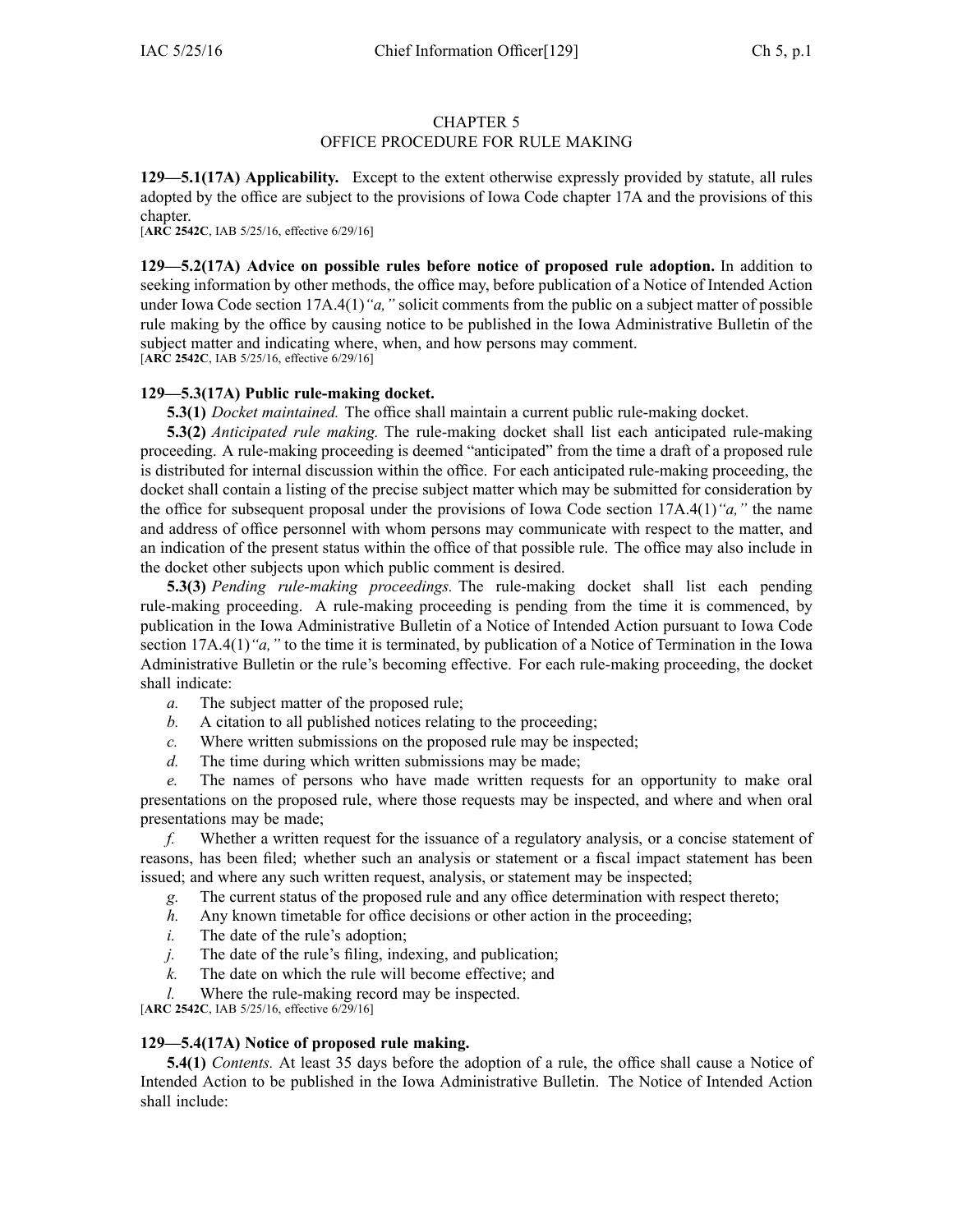- *a.* A brief explanation of the purpose of the proposed rule;
- *b.* The specific legal authority for the proposed rule;
- *c.* Except to the extent impracticable, the text of the proposed rule;
- *d.* Where, when, and how persons may presen<sup>t</sup> their views on the proposed rule; and

*e.* Where, when, and how persons may demand an oral proceeding on the proposed rule if the notice does not already provide for one.

Where inclusion of the complete text of <sup>a</sup> proposed rule in the Notice of Intended Action is impracticable, the office shall include in the notice <sup>a</sup> statement fully describing the specific subject matter of the omitted portion of the text of the proposed rule, the specific issues to be addressed by that omitted text of the proposed rule, and the range of possible choices being considered by the office for the resolution of each of those issues.

**5.4(2)** *Incorporation by reference.* A proposed rule may incorporate other materials by reference only if it complies with all of the requirements applicable to the incorporation by reference of other materials in an adopted rule that are contained in subrule 5.12(2) of this chapter.

**5.4(3)** *Copies of notices.* Persons desiring to receive copies of future Notices of Intended Action by subscription must file with the office <sup>a</sup> written reques<sup>t</sup> indicating the name and address to which such notices should be sent. Within seven days after submission of <sup>a</sup> Notice of Intended Action to the administrative rules coordinator for publication in the Iowa Administrative Bulletin, the office shall mail or electronically transmit <sup>a</sup> copy of that notice to subscribers who have filed <sup>a</sup> written reques<sup>t</sup> for either mailing or electronic transmittal with the office for Notices of Intended Action. The written reques<sup>t</sup> shall be accompanied by paymen<sup>t</sup> of the subscription price which may cover the full cost of the subscription service, including its administrative overhead and the cost of copying and mailing the Notices of Intended Action for a period of one year. Inquiries regarding the subscription price should be directed to the Office of the Chief Information Officer, Hoover State Office Building, Level B, 1305 East Walnut Street, Des Moines, Iowa 50319.

[**ARC 2542C**, IAB 5/25/16, effective 6/29/16]

## **129—5.5(17A) Public participation.**

**5.5(1)** *Written comments.* For at least 20 days after publication of the Notice of Intended Action, persons may submit argument, data, and views, in writing, on the proposed rule. Such written submissions should identify the proposed rule to which they relate and should be submitted to the person designated in the Notice of Intended Action at the address designated in the Notice of Intended Action.

**5.5(2)** *Oral proceedings.* The office may, at any time, schedule an oral proceeding on <sup>a</sup> proposed rule. The office shallschedule an oral proceeding on <sup>a</sup> proposed rule if, within 20 days after the published Notice of Intended Action, <sup>a</sup> written reques<sup>t</sup> for an opportunity to make oral presentations is submitted to the office by the administrative rules review committee, <sup>a</sup> governmental subdivision, an agency, an association having not less than 25 members, or at least 25 persons. That reques<sup>t</sup> must also contain the following additional information:

*a.* A reques<sup>t</sup> by one or more individual persons must be signed by each of them and include the address and telephone number of each of them.

*b.* A reques<sup>t</sup> by an association must be signed by an officer or designee of the association and must contain <sup>a</sup> statement that the association has at least 25 members and the address and telephone number of the person signing that request.

*c.* A reques<sup>t</sup> by an agency or governmental subdivision must be signed by an official having authority to act on behalf of the entity and must contain the address and telephone number of the person signing that request.

## **5.5(3)** *Conduct of oral proceedings.*

*a. Applicability.* This subrule applies only to those oral rule-making proceedings in which an opportunity to make oral presentations is authorized or required by Iowa Code section [17A.4\(1\)](https://www.legis.iowa.gov/docs/ico/section/17A.4.pdf)*"b"* or this chapter.

*b. Scheduling and notice.* An oral proceeding on <sup>a</sup> proposed rule may be held in one or more locations and shall not be held earlier than 20 days after notice of its location and time is published in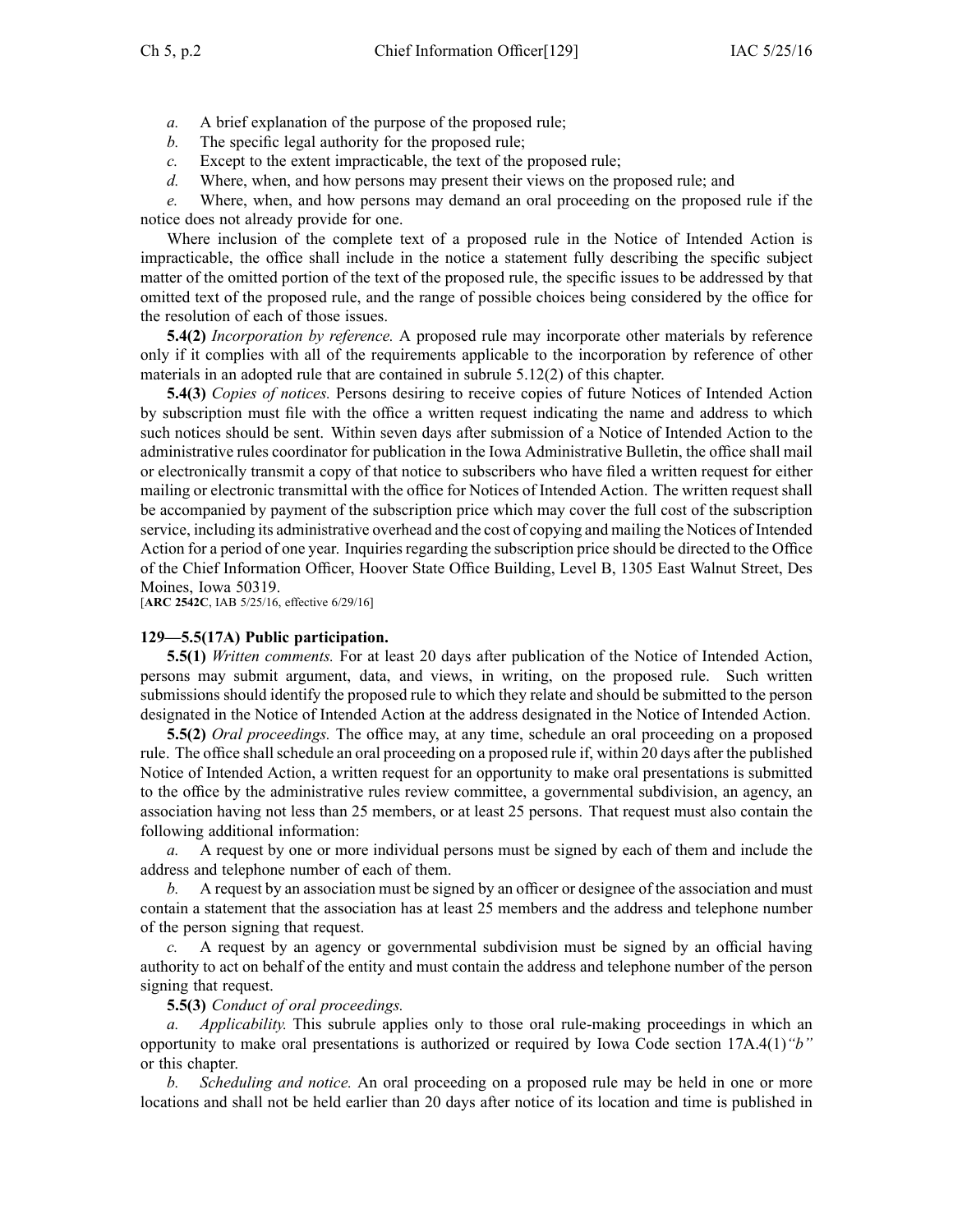the Iowa Administrative Bulletin. That notice shall also identify the proposed rule by ARC number and citation to the Iowa Administrative Bulletin.

*Presiding officer.* The CIO, a member of the office, or another person designated by the CIO who will be familiar with the substance of the proposed rule shall preside at the oral proceeding on <sup>a</sup> proposed rule. If the CIO does not preside, the presiding officer shall prepare <sup>a</sup> memorandum for consideration by the CIO summarizing the contents of the presentations made at the oral proceeding unless the CIO determines that such <sup>a</sup> memorandum is unnecessary because the CIO will personally listen to or read the entire transcript of the oral proceeding.

*d. Conduct of proceeding.* At an oral proceeding on <sup>a</sup> proposed rule, persons may make oral statements and make documentary and physical submissions, which may include data, views, comments or arguments concerning the proposed rule. Persons wishing to make oral presentations at such <sup>a</sup> proceeding are encouraged to notify the CIO at least one business day prior to the proceeding and indicate the general subject of their presentations. At the proceeding, those who participate shall indicate their names and addresses, identify any persons or organizations they may represent, and provide any other information relating to their participation deemed appropriate by the presiding officer. Oral proceedings shall be open to the public and shall be recorded by stenographic or electronic means.

(1) At the beginning of the oral proceeding, the presiding officer shall give <sup>a</sup> brief synopsis of the proposed rule, <sup>a</sup> statement of the statutory authority for the proposed rule, and the reasons for the office's decision to propose the rule. The presiding officer may place time limitations on individual oral presentations when necessary to ensure the orderly and expeditious conduct of the oral proceeding. To encourage joint oral presentations and to avoid repetition, additional time may be provided for persons whose presentations represen<sup>t</sup> the views of other individuals as well as their own views.

(2) Persons making oral presentations are encouraged to avoid restating matters which have already been submitted in writing.

(3) To facilitate the exchange of information, the presiding officer may, where time permits, open the floor to questions or general discussion.

(4) The presiding officer shall have the authority to take any reasonable action necessary for the orderly conduct of the meeting.

(5) Physical and documentary submissions presented by participants in the oral proceeding shall be submitted to the presiding officer. Such submissions become the property of the office.

(6) The presiding officer may continue the oral proceeding at <sup>a</sup> later time without notice other than by announcement at the hearing.

(7) Participants in an oral proceeding shall not be required to take an oath or submit to cross-examination. However, the presiding officer in an oral proceeding may question participants and permit the questioning of participants by other participants about any matter relating to that rule-making proceeding, including any prior written submissions made by those participants in that proceeding; but no participant shall be required to answer any question.

(8) The presiding officer in an oral proceeding may permit rebuttal statements and reques<sup>t</sup> the filing of written statements subsequent to the adjournment of the oral presentations.

**5.5(4)** *Additional information.* In addition to receiving written comments and oral presentations on <sup>a</sup> proposed rule according to the provisions of this rule, the office may obtain information concerning <sup>a</sup> proposed rule through any other lawful means deemed appropriate under the circumstances.

**5.5(5)** *Accessibility.* The office shall schedule oral proceedings in rooms accessible to and functional for persons with physical disabilities. Persons who have special requirements should contact the person designated in the Notice of Intended Action at the telephone number or address provided in the Notice of Intended Action in advance to arrange access or other needed services. [**ARC 2542C**, IAB 5/25/16, effective 6/29/16]

#### **129—5.6(17A) Regulatory analysis.**

**5.6(1)** *Definition of small business.* A "small business" is defined in Iowa Code section [17A.4A\(8\)](https://www.legis.iowa.gov/docs/ico/section/17A.4A.pdf).

**5.6(2)** *Mailing list.* Small businesses or organizations of small businesses may be registered on the office's small business impact list by making <sup>a</sup> written application addressed to Small Business Registry,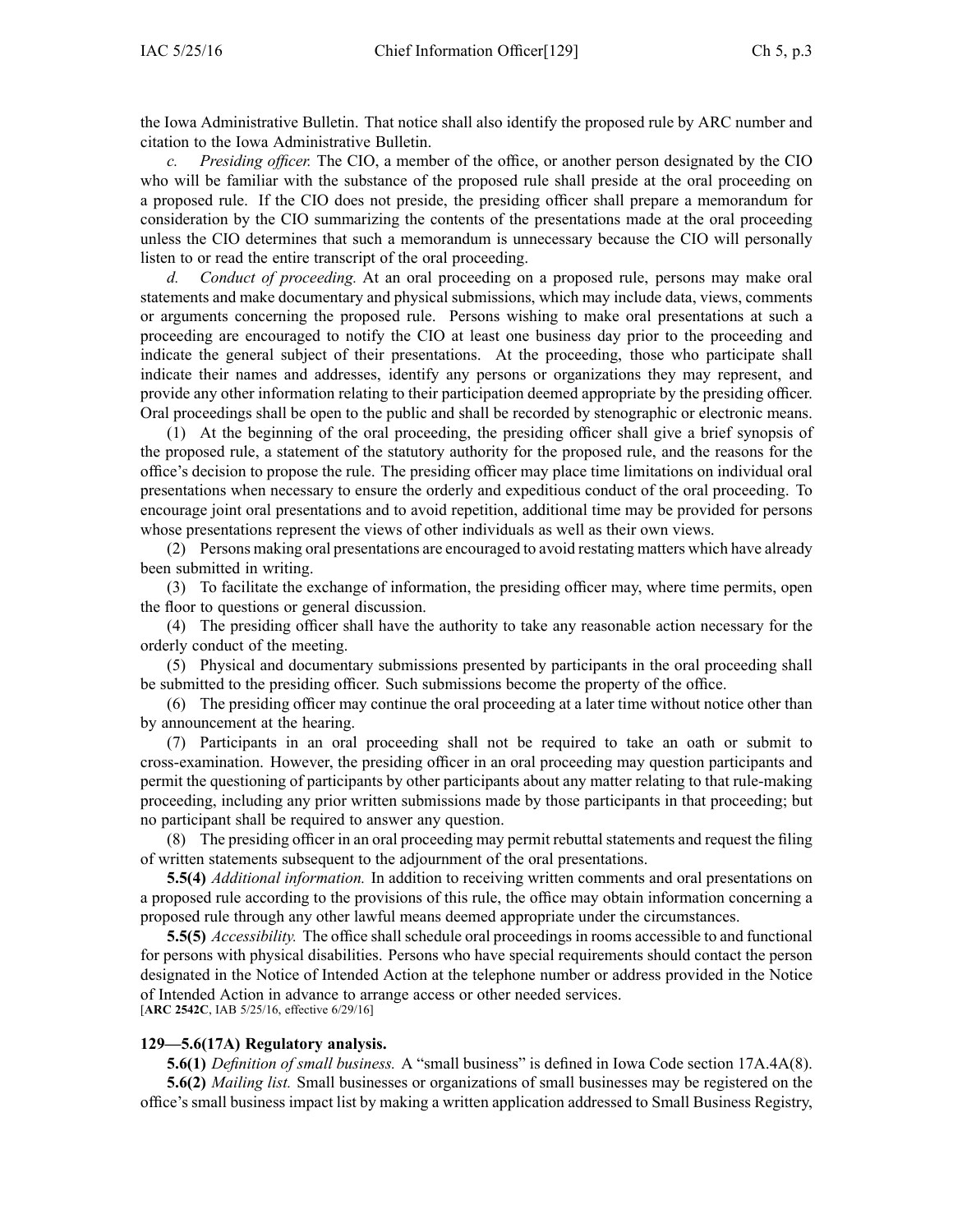c/o Business Services Division, Office of the Chief Information Officer, Hoover State Office Building, Level B, 1305 East Walnut Street, Des Moines, Iowa 50319. The application for registration shall state:

*a.* The name of the small business or organization of small businesses;

- *b.* The address of the small business or organization of small businesses;
- *c.* The name of <sup>a</sup> person authorized to transact business for the applicant;

*d.* A description of the applicant's business or organization. An organization representing 25 or more persons who qualify as <sup>a</sup> small business shall indicate that fact;

Whether the registrant desires copies of Notices of Intended Action at cost, or desires advance notice of the subject of all or some specific category of proposed rule making affecting small business.

The office may at any time reques<sup>t</sup> additional information from the applicant to determine whether the applicant is qualified as <sup>a</sup> small business or as an organization of 25 or more small businesses. The office may periodically send <sup>a</sup> letter to each registered small business or organization of small businesses asking whether that business or organization wishes to remain on the registration list. The name of <sup>a</sup> small business or organization of small businesses will be removed from the list if <sup>a</sup> negative response is received, or if no response is received within 30 days after the letter is sent.

**5.6(3)** *Time of mailing.* Within seven days after submission of <sup>a</sup> Notice of Intended Action to the administrative rules coordinator for publication in the Iowa Administrative Bulletin, the office shall mail to all registered small businesses or organizations of small businesses, in accordance with their request, either <sup>a</sup> copy of the Notice of Intended Action or notice of the subject of that proposed rule making. In the case of <sup>a</sup> rule that may have an impact on small business and that was adopted in reliance upon Iowa Code section [17A.4\(3\)](https://www.legis.iowa.gov/docs/ico/section/17A.4.pdf), the office shall mail notice of the adopted rule to registered businesses or organizations prior to the time the adopted rule is published in the Iowa Administrative Bulletin.

**5.6(4)** *Qualified requesters for regulatory analysis—economic impact.* The office shall issue <sup>a</sup> regulatory analysis of <sup>a</sup> proposed rule that conforms to the requirements of Iowa Code section [17A.4A\(2\)](https://www.legis.iowa.gov/docs/ico/section/17A.4A.pdf)*"a"* after <sup>a</sup> proper reques<sup>t</sup> from:

*a.* The administrative rules coordinator;

*b.* The administrative rules review committee.

**5.6(5)** *Qualified requesters for regulatory analysis—business impact.* The office shall issue <sup>a</sup> regulatory analysis of <sup>a</sup> proposed rule that conforms to the requirements of Iowa Code section [17A.4A\(2\)](https://www.legis.iowa.gov/docs/ico/section/17A.4A.pdf)*"b"* after <sup>a</sup> proper reques<sup>t</sup> from:

- *a.* The administrative rules coordinator;
- *b.* The administrative rules review committee;

*c.* At least 25 or more persons who sign the reques<sup>t</sup> provided that each represents <sup>a</sup> different small business;

*d.* An organization representing at least 25 small businesses. That organization shall list the name, address and telephone number of not less than 25 small businesses it represents.

**5.6(6)** *Time period for analysis.* Upon receipt of <sup>a</sup> timely reques<sup>t</sup> for <sup>a</sup> regulatory analysis, the office shall adhere to the time lines described in Iowa Code section [17A.4A\(4\)](https://www.legis.iowa.gov/docs/ico/section/17A.4A.pdf).

**5.6(7)** *Contents of request.* A reques<sup>t</sup> for <sup>a</sup> regulatory analysis is made when it is mailed or delivered to the office. The reques<sup>t</sup> shall be in writing and satisfy the requirements of Iowa Code section  $17A.4A(1)$ .

**5.6(8)** *Contents of concise summary.* The contents of the concise summary shall conform to the requirements of Iowa Code sections 17A.4A(4) through [17A.4A\(6\)](https://www.legis.iowa.gov/docs/ico/section/17A.4A.pdf).

**5.6(9)** *Publication of <sup>a</sup> concise summary.* The office shall make available, to the maximum extent feasible, copies of the published summary in conformance with Iowa Code section [17A.4A\(6\)](https://www.legis.iowa.gov/docs/ico/section/17A.4A.pdf).

**5.6(10)** *Regulatory analysis contents—rules review committee or rules coordinator.* When <sup>a</sup> regulatory analysis is issued in response to <sup>a</sup> written reques<sup>t</sup> from the administrative rules review committee, or the administrative rules coordinator, the regulatory analysis shall conform to the requirements of Iowa Code section [17A.4A\(2\)](https://www.legis.iowa.gov/docs/ico/section/17A.4A.pdf)*"a,"* unless <sup>a</sup> written reques<sup>t</sup> expressly waives one or more of the items listed in the section.

**5.6(11)** *Regulatory analysis contents—substantial impact on small business.* When <sup>a</sup> regulatory analysis is issued in response to <sup>a</sup> written reques<sup>t</sup> from the administrative rules review committee, the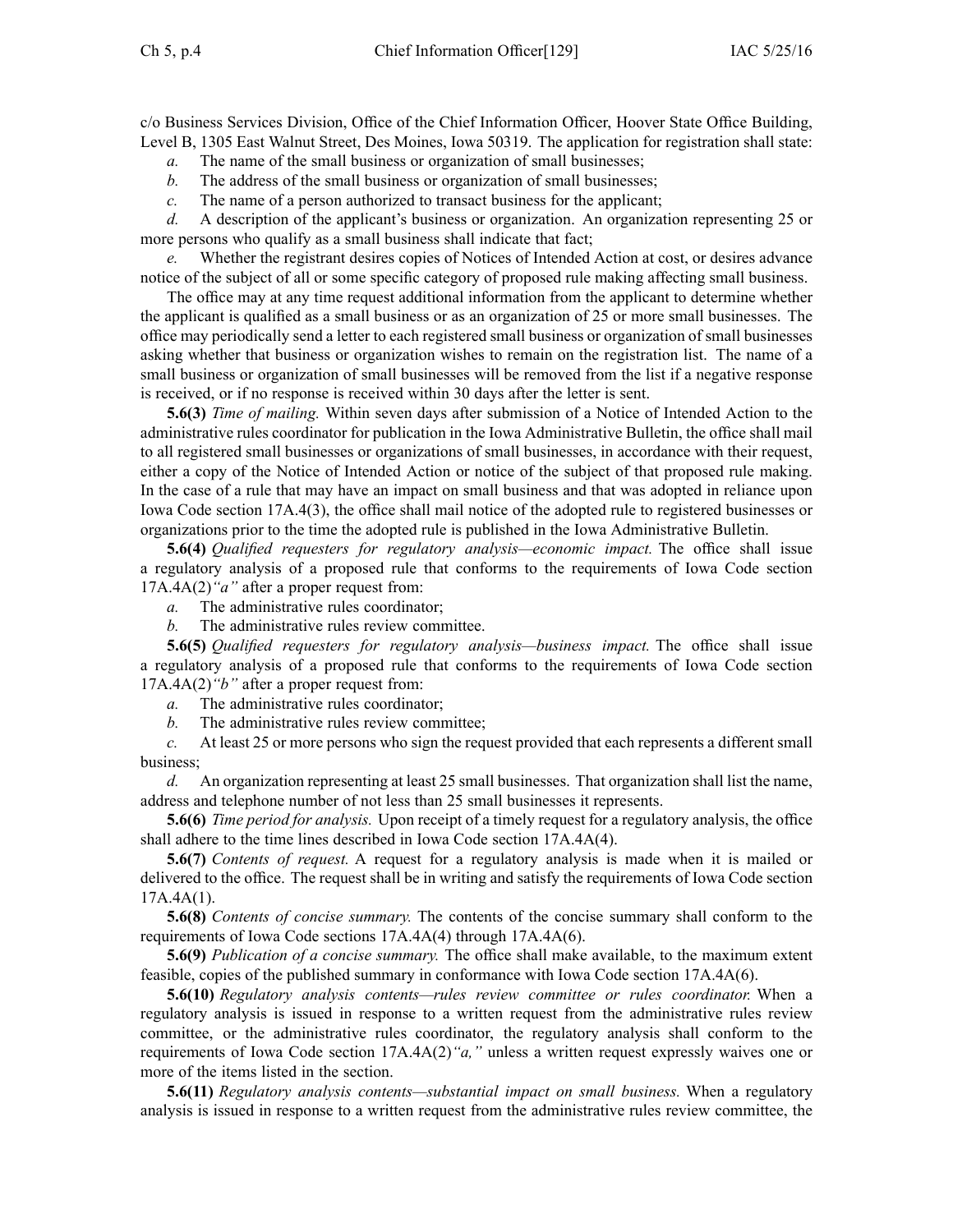administrative rules coordinator, at least 25 persons signing that reques<sup>t</sup> who each qualify as <sup>a</sup> small business or by an organization representing at least 25 small businesses, the regulatory analysis shall conform to the requirements of Iowa Code section [17A.4A\(2\)](https://www.legis.iowa.gov/docs/ico/section/17A.4A.pdf)*"b."* [**ARC 2542C**, IAB 5/25/16, effective 6/29/16]

#### **129—5.7(17A,25B) Fiscal impact statement.**

**5.7(1)** A proposed rule that mandates additional combined expenditures exceeding \$100,000 by all affected political subdivisions, or agencies and entities which contract with political subdivisions to provide services, shall be accompanied by <sup>a</sup> fiscal impact statement outlining the costs associated with the rule. A fiscal impact statement shall satisfy the requirements of Iowa Code section [25B.5](https://www.legis.iowa.gov/docs/ico/section/25B.5.pdf).

**5.7(2)** If the office determines at the time it adopts <sup>a</sup> rule that the fiscal impact statement upon which the rule is based contains errors, the office shall, at the same time, issue a corrected fiscal impact statement and publish the corrected fiscal impact statement in the Iowa Administrative Bulletin. [**ARC 2542C**, IAB 5/25/16, effective 6/29/16]

#### **129—5.8(17A) Time and manner of rule adoption.**

**5.8(1)** *Time of adoption.* The office shall not adopt <sup>a</sup> rule until the period for making written submissions and oral presentations has expired. Within 180 days after the later of the publication of the Notice of Intended Action, or the end of oral proceedings thereon, the office shall adopt <sup>a</sup> rule pursuan<sup>t</sup> to the rule-making proceeding or terminate the proceeding by publication of <sup>a</sup> notice to that effect in the Iowa Administrative Bulletin.

**5.8(2)** *Consideration of public comment.* Before the adoption of <sup>a</sup> rule, the office shall consider fully all of the written submissions and oral submissions received in that rule-making proceeding or any memorandum summarizing such oral submissions, and any regulatory analysis or fiscal impact statement issued in that rule-making proceeding.

**5.8(3)** *Reliance on office expertise.* Except as otherwise provided by law, the office may use its own experience, technical competence, specialized knowledge, and judgment in the adoption of <sup>a</sup> rule. [**ARC 2542C**, IAB 5/25/16, effective 6/29/16]

### **129—5.9(17A) Variance between adopted rule and published notice of proposed rule adoption.**

**5.9(1)** The office shall not adopt <sup>a</sup> rule that differs from the rule proposed in the Notice of Intended Action on which the rule is based unless:

*a.* The differences are within the scope of the subject matter announced in the Notice of Intended Action and are in character with the issues raised in that notice; and

*b.* The differences are <sup>a</sup> logical outgrowth of the contents of that Notice of Intended Action and the comments submitted in response thereto; and

*c.* The Notice of Intended Action provided fair warning that the outcome of that rule-making proceeding could be the rule in question.

**5.9(2)** In determining whether the Notice of Intended Action provided fair warning that the outcome of that rule-making proceeding could be the rule in question, the office shall consider the following factors:

*a.* The extent to which persons who will be affected by the rule should have understood that the rule-making proceeding on which it is based could affect their interests;

*b.* The extent to which the subject matter of the rule or the issues determined by the rule are different from the subject matter or issues contained in the Notice of Intended Action;

*c.* The extent to which the effects of the rule differ from the effects of the proposed rule contained in the Notice of Intended Action.

**5.9(3)** The office shall commence a rule-making proceeding within 60 days of its receipt of a petition for rule making seeking the amendment or repeal of <sup>a</sup> rule that differs from the proposed rule contained in the Notice of Intended Action upon which the rule is based, unless the office finds that the differences between the adopted rule and the proposed rule are so insubstantial as to make such <sup>a</sup> rule-making proceeding wholly unnecessary. A copy of any such finding and the petition to which it responds shall be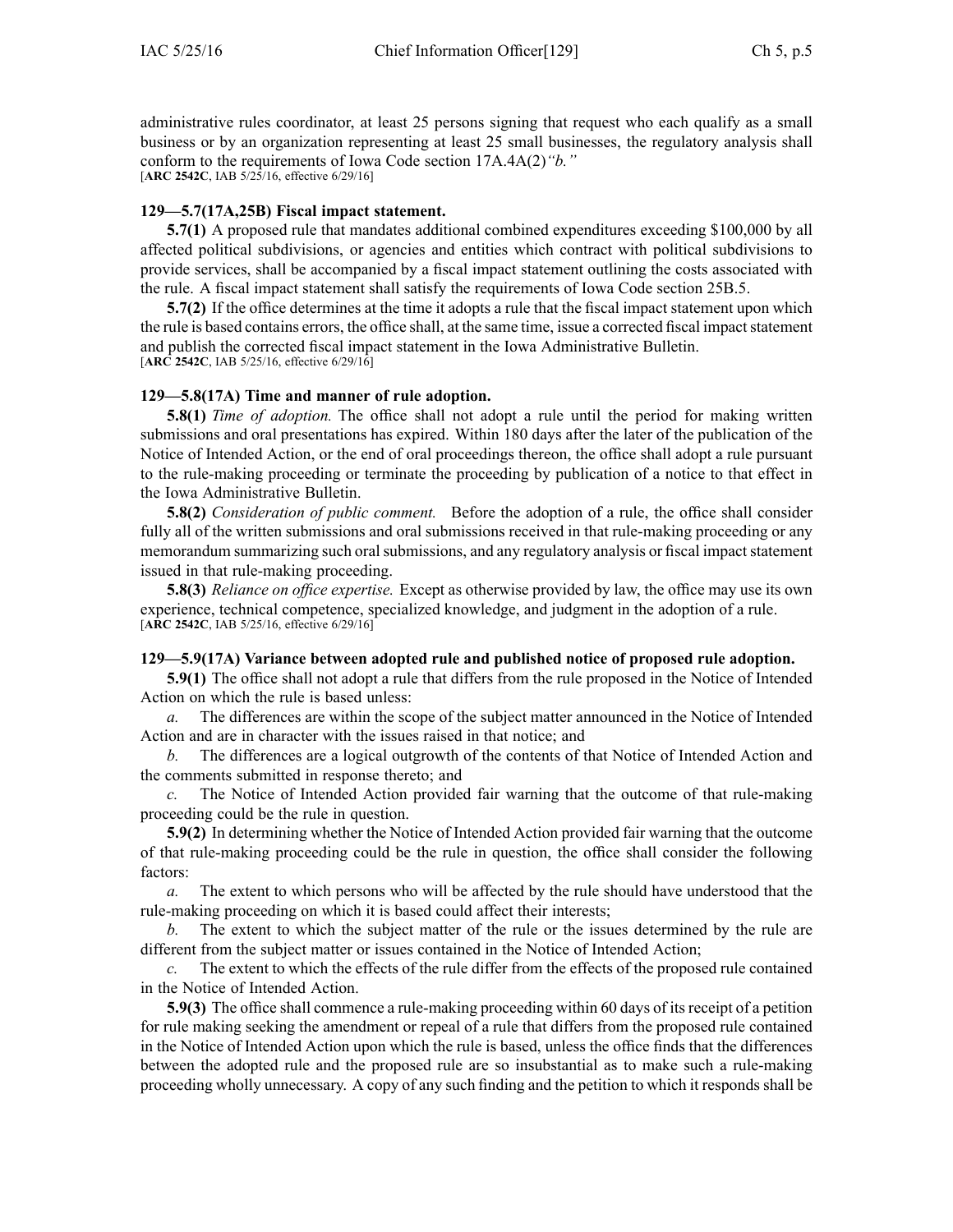sent to the petitioner, the administrative rules coordinator, and the administrative rules review committee, within three days of its issuance.

**5.9(4)** Concurrent rule-making proceedings. Nothing in this rule disturbs the discretion of the office to initiate, concurrently, several different rule-making proceedings on the same subject with several different published Notices of Intended Action.

[**ARC 2542C**, IAB 5/25/16, effective 6/29/16]

### **129—5.10(17A) Exemptions from public rule-making procedures.**

**5.10(1)** *Omission of notice and comment.* When the statute so provides, or with the approval of the administrative rules review committee, if the committee finds good cause that public notice and participation are unnecessary, impracticable, or contrary to the public interest in the process of adopting <sup>a</sup> particular rule, the office may adopt that rule without publishing advance Notice of Intended Action in the Iowa Administrative Bulletin and without providing for written or oral public submissions prior to its adoption. The office shall incorporate the required finding and <sup>a</sup> brief statement of its supporting reasons in each rule adopted in reliance upon this subrule.

**5.10(2)** *Categories exempt.* The following narrowly tailored categories of rules are exempted from the usual public notice and participation requirements because those requirements are unnecessary, impracticable, or contrary to the public interest with respec<sup>t</sup> to each and every member of the defined class: rules mandated by either state or federal law.

**5.10(3)** *Public proceedings on rules adopted without them.* The office may, at any time, commence <sup>a</sup> standard rule-making proceeding for the adoption of <sup>a</sup> rule that is identical or similar to <sup>a</sup> rule it adopts in reliance upon subrule 5.10(1). Upon written petition by <sup>a</sup> governmental subdivision, the administrative rules review committee, an agency, the administrative rules coordinator, an association having not less than 25 members, or at least 25 persons, the office shall commence <sup>a</sup> standard rule-making proceeding for any rule specified in the petition that was adopted in reliance upon subrule 5.10(1). Such <sup>a</sup> petition must be filed within one year of the publication of the specified rule in the Iowa Administrative Bulletin as an adopted rule. The rule-making proceeding on that rule must be commenced within 60 days of the receipt of such <sup>a</sup> petition. After <sup>a</sup> standard rule-making proceeding commenced pursuan<sup>t</sup> to this subrule, the office may either readopt the rule it adopted without benefit of all usual procedures on the basis of subrule 5.10(1), or may take any other lawful action, including the amendment or repeal of the rule in question, with whatever further proceedings are appropriate. [**ARC 2542C**, IAB 5/25/16, effective 6/29/16]

### **129—5.11(17A) Concise statement of reasons.**

**5.11(1)** *General.* When requested by <sup>a</sup> person, either prior to the adoption of <sup>a</sup> rule or within 30 days after its publication in the Iowa Administrative Bulletin as an adopted rule, the office shall issue <sup>a</sup> concise statement of reasons for the rule. Requests for such <sup>a</sup> statement must be in writing and be delivered to Office of the Chief Information Officer, c/o Business Services Division, Hoover State Office Building, Level B, 1305 East Walnut Street, Des Moines, Iowa 50319. The reques<sup>t</sup> should indicate whether the statement is sought for all or only <sup>a</sup> specified par<sup>t</sup> of the rule. Requests will be considered made on the date received.

**5.11(2)** *Contents.* The concise statement of reasons shall contain:

*a.* The reasons for adopting the rule;

*b.* An indication of any change between the text of the proposed rule contained in the published Notice of Intended Action and the text of the rule as finally adopted, with the reasons for any such change;

The principal reasons urged in the rule-making proceeding for and against the rule, and the office's reasons for overruling the arguments made against the rule.

**5.11(3)** *Time of issuance.* After <sup>a</sup> proper request, the office shall issue <sup>a</sup> concise statement of reasons by the later of the time the rule is adopted or 35 days after receipt of the request. [**ARC 2542C**, IAB 5/25/16, effective 6/29/16]

### **129—5.12(17A) Contents, style, and form of rule.**

**5.12(1)** *Contents.* Each rule adopted by the office shall contain the text of the rule and, in addition: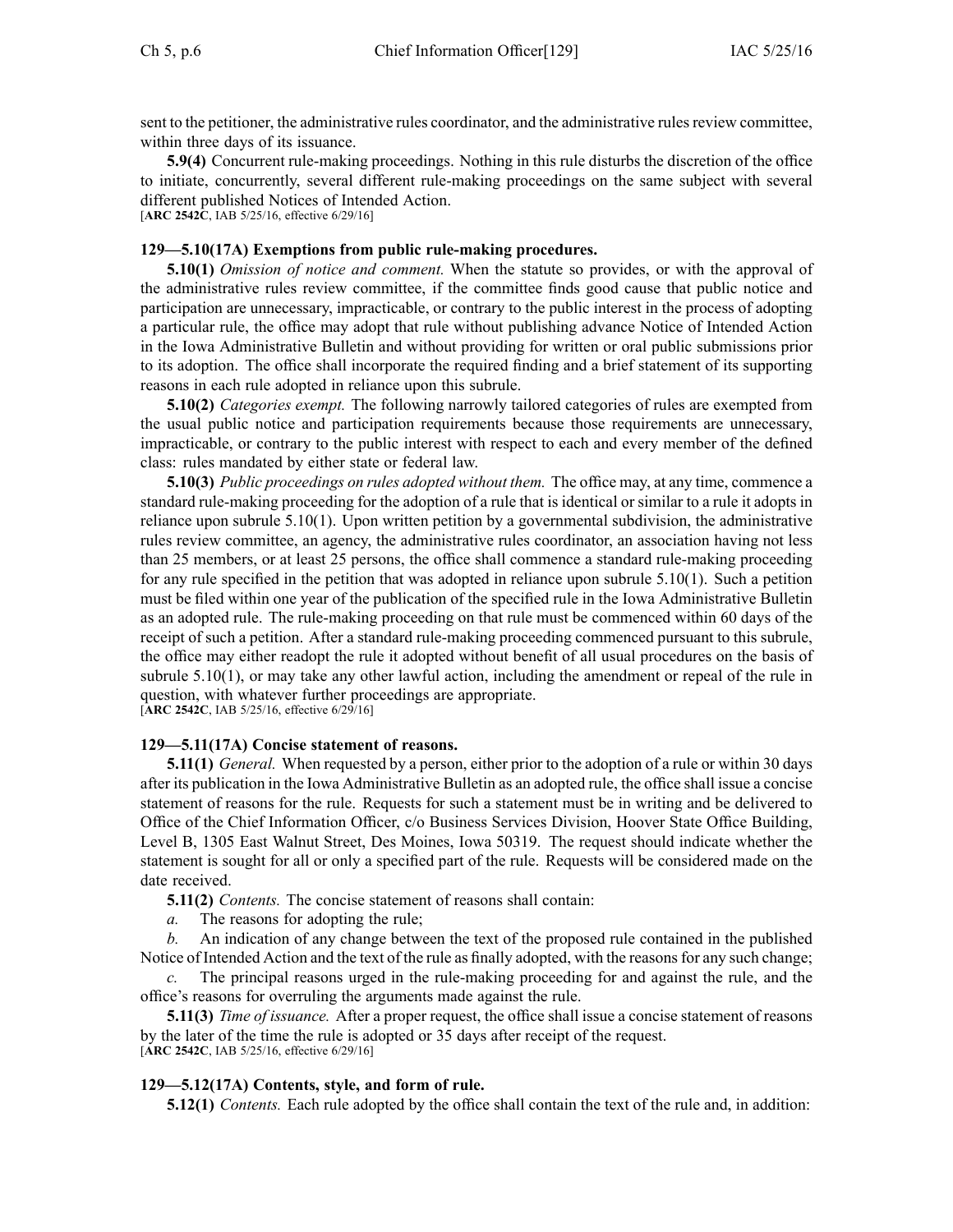*a.* The date the office adopted the rule;

*b.* A brief explanation of the principal reasons for the rule-making action if such reasons are required by Iowa Code section [17A.4\(2\)](https://www.legis.iowa.gov/docs/ico/section/17A.4.pdf) or the office in its discretion decides to include such reasons;

*c.* A reference to all rules repealed, amended, or suspended by the rule;

*d.* A reference to the specific statutory or other authority authorizing adoption of the rule;

*e.* Any findings required by any provision of law as <sup>a</sup> prerequisite to adoption or effectiveness of the rule;

*f.* A brief explanation of the principal reasons for the failure to provide for waivers to the rule if no waiver provision is included and <sup>a</sup> brief explanation of any waiver or special exceptions provided in the rule if such reasons are required by Iowa Code section [17A.4\(2\)](https://www.legis.iowa.gov/docs/ico/section/17A.4.pdf) or the office in its discretion decides to include such reasons; and

*g.* The effective date of the rule.

**5.12(2)** *Incorporation by reference.* The office may incorporate by reference in <sup>a</sup> proposed or adopted rule, and without causing publication of the incorporated matter in full, all or any par<sup>t</sup> of <sup>a</sup> code, standard, rule, or other matter if the office finds that the incorporation of such matter in the office's proposed or adopted rule would be unduly cumbersome, expensive, or otherwise inexpedient. The reference in the office's proposed or adopted rule shall fully and precisely identify the incorporated matter by location, title, citation, date, and edition, if any; shall briefly indicate the precise subject and the general contents of the incorporated matter; and shall state that the proposed or adopted rule does not include any later amendments or editions of the incorporated matter. The office may incorporate such matter by reference in <sup>a</sup> proposed or adopted rule only if the office makes copies of such matter readily available to the public. The rule shall state how and where copies of the incorporated matter may be obtained at cost from the office, and how and where copies may be obtained from the agency of the United States, this state, another state, or the organization, association, or persons, originally issuing that matter. The office shall retain permanently <sup>a</sup> copy of any materials incorporated by reference in <sup>a</sup> rule of the office.

If the office adoptsstandards by reference to another publication, itshall deliver an electronic copy of the publication, or the relevant part of the publication, containing the standards to the administrative code editor who shall publish it on the general assembly's Internet site. If an electronic copy of the publication is not available, the office shall deliver <sup>a</sup> printed copy of the publication to the administrative code editor who shall deposit the copy in the state law library where it shall be made available for inspection and reference.

**5.12(3)** *References to materials not published in full.* When the administrative code editor decides to omit the full text of <sup>a</sup> proposed or adopted rule because publication of the full text would be unduly cumbersome, expensive, or otherwise inexpedient, the office shall prepare and submit to the administrative code editor for inclusion in the Iowa Administrative Bulletin and Iowa Administrative Code <sup>a</sup> summary statement describing the specific subject matter of the omitted material. This summary statement shall include the title and <sup>a</sup> brief description sufficient to inform the public of the specific nature and subject matter of the proposed or adopted rules, and of significant issues involved in these rules. The summary statement shall also describe how <sup>a</sup> copy of the full text of the proposed or adopted rule, including any unpublished matter and any matter incorporated by reference, may be obtained from the office. The office will provide <sup>a</sup> copy of that full text (at actual cost) upon reques<sup>t</sup> and shall make copies of the full text available for review at the state law library and may make the standards available electronically.

At the reques<sup>t</sup> of the administrative code editor, the office shall provide <sup>a</sup> proposed statement explaining why publication of the full text would be unduly cumbersome, expensive, or otherwise inexpedient.

**5.12(4)** *Style and form.* In preparing its rules, the office shall follow the uniform numbering system, form, and style prescribed by the administrative rules coordinator. [**ARC 2542C**, IAB 5/25/16, effective 6/29/16]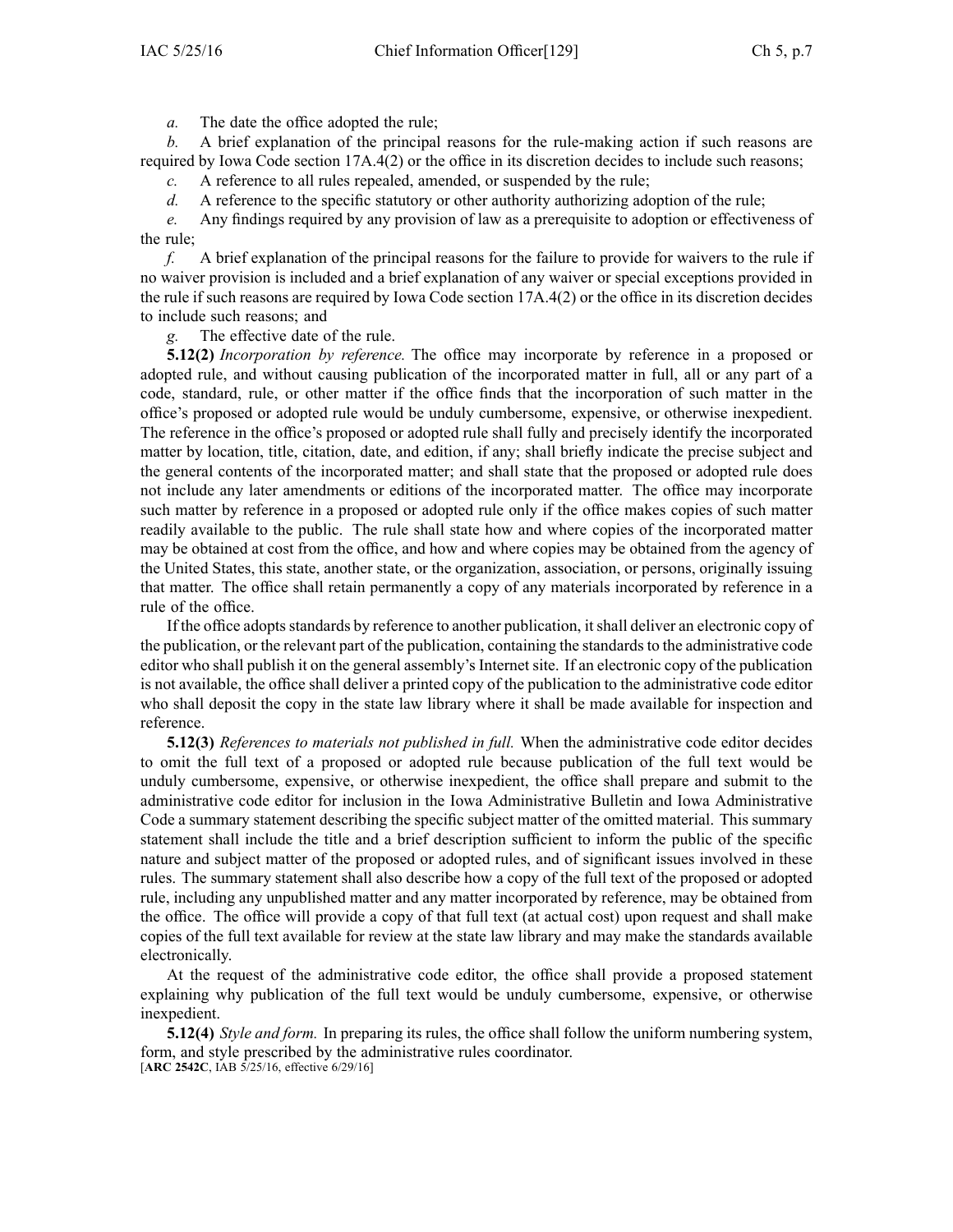## **129—5.13(17A) Office rule-making record.**

**5.13(1)** *Requirement*. The office shall maintain an official rule-making record for each rule it proposes or adopts by publication in the Iowa Administrative Bulletin of <sup>a</sup> Notice of Intended Action. The rule-making record and materials incorporated by reference must be available for public inspection.

**5.13(2)** *Contents.* The office rule-making record shall contain:

*a.* Copies of all publications in the Iowa Administrative Bulletin with respec<sup>t</sup> to the rule or the proceeding upon which the rule is based and any file-stamped copies of submissions to the administrative rules coordinator concerning that rule or the proceeding upon which it is based;

*b.* Copies of any portions of the office's public rule-making docket containing entries relating to the rule or the proceeding upon which the rule is based;

*c.* All written petitions, requests, and submissions received by the office, and all other written materials of <sup>a</sup> factual nature and distinguished from opinion that are relevant to the merits of the rule and that were created or compiled by the office and considered by the CIO, in connection with the formulation, proposal, or adoption of the rule or the proceeding upon which the rule is based, excep<sup>t</sup> to the extent the office is authorized by law to keep them confidential; provided, however, that when any such materials are deleted because they are authorized by law to be kept confidential, the office shall identify in the record the particular materials deleted and state the reasons for that deletion;

*d.* Any official transcript of oral presentations made in the proceeding upon which the rule is based or, if not transcribed, the stenographic record or electronic recording of those presentations, and any memorandum prepared by <sup>a</sup> presiding officer summarizing the contents of those presentations;

*e.* A copy of any regulatory analysis or fiscal impact statement prepared for the proceeding upon which the rule is based;

*f.* A copy of the rule and any concise statement of reasons prepared for that rule;

*g.* All petitions for amendment or repeal or suspension of the rule;

*h.* A copy of any objection to the issuance of that rule without public notice and participation that was filed pursuan<sup>t</sup> to Iowa Code section [17A.4\(3\)](https://www.legis.iowa.gov/docs/ico/section/17A.4.pdf) by the administrative rules review committee, the governor, or the attorney general;

*i.* A copy of any objection to the rule filed by the administrative rules review committee, the governor, or the attorney general pursuan<sup>t</sup> to Iowa Code section [17A.4\(6\)](https://www.legis.iowa.gov/docs/ico/section/17A.4.pdf), and any office response to that objection;

*j.* A copy of any significant written criticism of the rule, including a summary of any petitions for waiver of the rule; and

*k.* A copy of any executive order concerning the rule.

**5.13(3)** *Effect of record.* Except as otherwise required by <sup>a</sup> provision of law, the office rule-making record required by this rule need not constitute the exclusive basis for office action on that rule.

**5.13(4)** *Maintenance of record.* The office shall maintain the rule-making record for <sup>a</sup> period of not less than five years from the later of the date the rule to which it pertains became effective, the date of the Notice of Intended Action, or the date of any written criticism as described in paragraph 5.13(2)*"g," "h," "i,"* or *"j."*

[**ARC 2542C**, IAB 5/25/16, effective 6/29/16]

**129—5.14(17A) Filing of rules.** The office shall file each rule it adoptsin the office of the administrative rules coordinator. The filing must be executed as soon after adoption of the rule as is practicable. At the time of filing, each rule must have attached to it any fiscal impact statement and any concise statement of reasons that were issued with respec<sup>t</sup> to that rule. If <sup>a</sup> fiscal impact statement or statement of reasons for that rule was not issued until <sup>a</sup> time subsequent to the filing of that rule, the note or statement must be attached to the filed rule within five working days after the note or statement is issued. In filing <sup>a</sup> rule, the office shall use the standard form prescribed by the administrative rules coordinator. [**ARC 2542C**, IAB 5/25/16, effective 6/29/16]

### **129—5.15(17A) Effectiveness of rules prior to publication.**

**5.15(1)** *Grounds.* The office may make <sup>a</sup> rule effective after its filing at any stated time prior to 35 days after its indexing and publication in the Iowa Administrative Bulletin if it finds that <sup>a</sup> statute so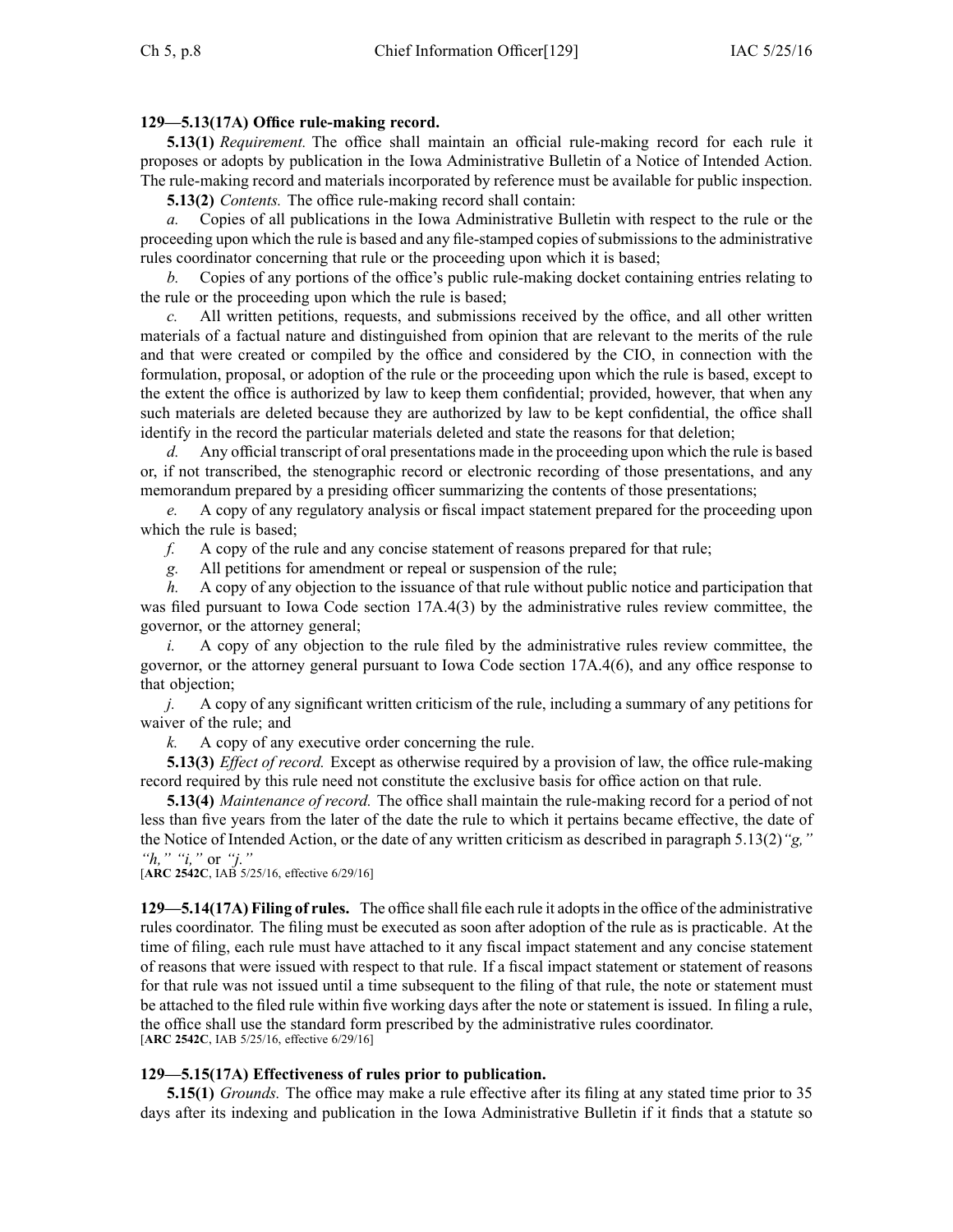provides, the rule confers <sup>a</sup> benefit or removes <sup>a</sup> restriction on some segmen<sup>t</sup> of the public, or that the effective date of the rule is necessary to avoid imminent peril to the public health, safety, or welfare. The office shall incorporate the required finding and <sup>a</sup> brief statement of its supporting reasons in each rule adopted in reliance upon this subrule.

**5.15(2)** *Special notice.* When the office makes <sup>a</sup> rule effective prior to its indexing and publication in reliance upon the provisions of Iowa Code section [17A.5\(2\)](https://www.legis.iowa.gov/docs/ico/section/17A.5.pdf)*"b,"* the office shall employ all reasonable efforts to make the rule's contents known to the persons who may be affected by that rule prior to the rule's indexing and publication. The term "all reasonable efforts" requires the office to employ the most effective and promp<sup>t</sup> means of notice rationally calculated to inform potentially affected parties of the effectiveness of the rule that is justified and practical under the circumstances considering the various alternatives available for this purpose, the comparative costs to the office of utilizing each of those alternatives, and the harm suffered by affected persons from any lack of notice concerning the contents of the rule prior to its indexing and publication. The means that may be used for providing notice of such rules prior to their indexing and publication include, but are not limited to, any one or more of the following means: radio, newspaper, television, signs, mail, telephone, personal notices or electronic means.

A rule made effective prior to its indexing and publication in reliance upon the provisions of Iowa Code section [17A.5\(2\)](https://www.legis.iowa.gov/docs/ico/section/17A.5.pdf)*"b"* shall include in that rule <sup>a</sup> statement describing the reasonable efforts that will be used to comply with the requirements of subrule 5.15(2). [**ARC 2542C**, IAB 5/25/16, effective 6/29/16]

#### **129—5.16(17A) General statements of policy.**

**5.16(1)** *Compilation, indexing, public inspection.* The office shall maintain an official, current, and dated compilation that is indexed by subject, containing all of its general statements of policy within the scope of Iowa Code section [17A.2\(11\)](https://www.legis.iowa.gov/docs/ico/section/17A.2.pdf)*"a," "c," "f," "g," "h," "k."* Each addition to, change in, or deletion from the official compilation must also be dated and indexed and <sup>a</sup> record thereof kept. Except for those portions containing rules governed by Iowa Code section [17A.2\(11\)](https://www.legis.iowa.gov/docs/ico/section/17A.2.pdf)*"f,"* or otherwise authorized by law to be kept confidential, the compilation must be made available for public inspection and copying.

**5.16(2)** *Enforcement of requirements.* A general statement of policy subject to the requirements of this rule shall not be relied on by the office to the detriment of any person who does not have actual, timely knowledge of the contents of the statement until the requirements of subrule 5.16(1) are satisfied. This provision is inapplicable to the extent necessary to avoid imminent peril to the public health, safety, or welfare.

[**ARC 2542C**, IAB 5/25/16, effective 6/29/16]

#### **129—5.17(17A) Review by office of rules.**

**5.17(1)** Any interested person, association, agency, or political subdivision may submit a written reques<sup>t</sup> to the administrative rules coordinator requesting the office to conduct <sup>a</sup> formal review of <sup>a</sup> specified rule. Upon approval of that reques<sup>t</sup> by the administrative rules coordinator, the office shall conduct <sup>a</sup> formal review of <sup>a</sup> specified rule to determine whether <sup>a</sup> new rule should be adopted instead or whether the rule should be amended or repealed. The office may refuse to conduct <sup>a</sup> review if it has conducted such <sup>a</sup> review of the specified rule within five years prior to the filing of the written request.

**5.17(2)** In conducting the formal review, the office shall prepare within a reasonable time a written repor<sup>t</sup> summarizing its findings, its supporting reasons, and any proposed course of action. The repor<sup>t</sup> must include <sup>a</sup> concise statement of the office's findings regarding the rule's effectiveness in achieving its objectives, including <sup>a</sup> summary of any available supporting data. The repor<sup>t</sup> shall also concisely describe significant written criticisms of the rule received during the previous five years, including <sup>a</sup> summary of any petitions for waiver of the rule received by the office or granted by the office. The repor<sup>t</sup> shall describe alternative solutions to resolve the criticisms of the rule, the reasons any were rejected, and any changes made in the rule in response to the criticisms as well as the reasons for the changes. A copy